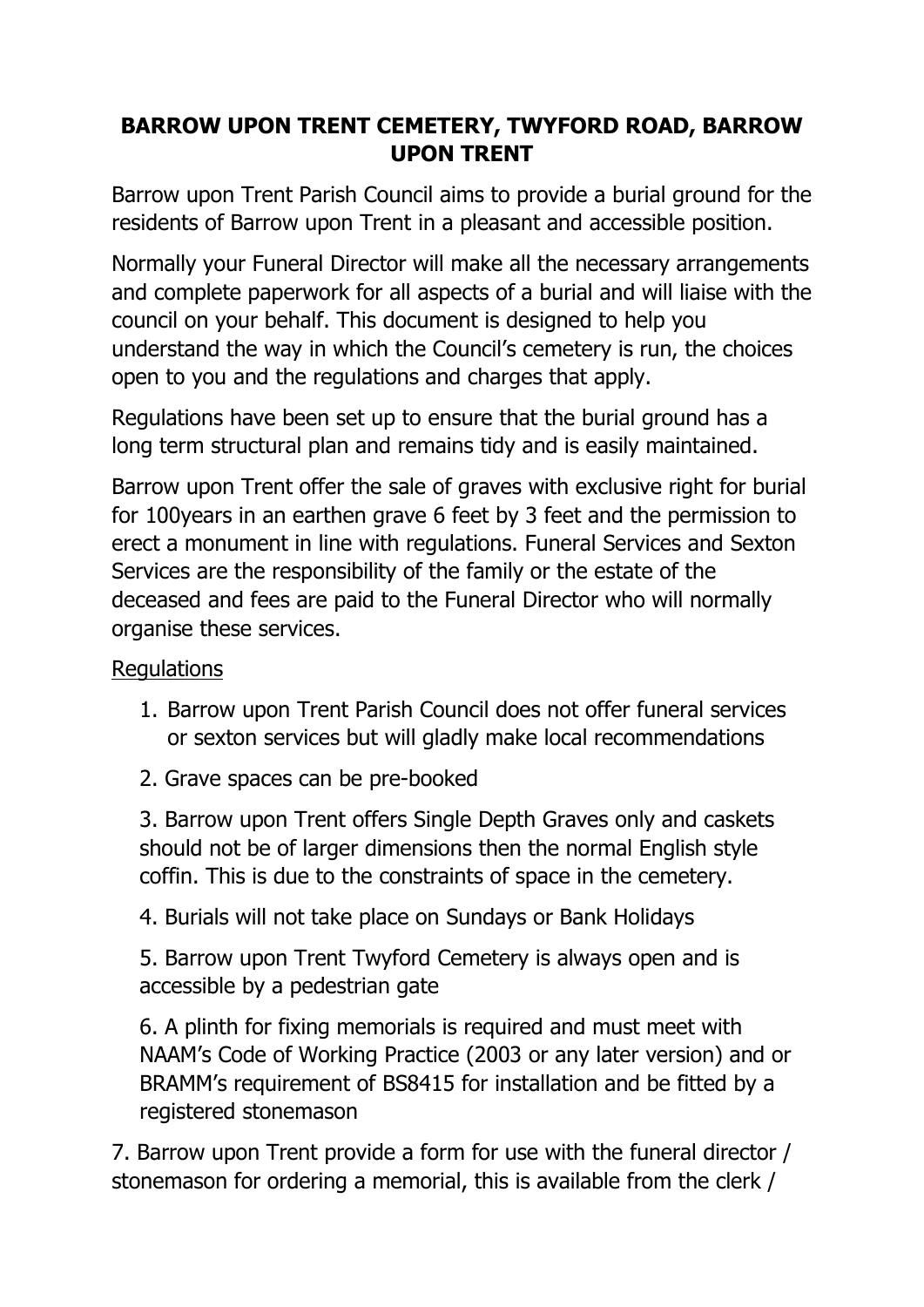website. All memorials are to be approved by the Parish Council prior to installation.

8. No burial shall take place, no cremated human remains shall be scattered or buried, no memorial shall be placed in the cemetery, and no additional inscription shall be made on any memorial, without the permission of the council.

9. The owners must keep all memorials in good repair and when notified, rectify any issue within 3 months of notification. If the 100 year licence period has expired, the council has the right to remove an unsafe memorial. The Parish Council reserve the right to remove the memorial after 100 years

10. Only guide dogs are allowed in the Cemetery.

## Flowers & Other Items

11. All flowers are normally removed from the grave area 21 days after a burial. Dead flowers will also be removed on a regular basis. The use of silk flowers is permitted in muted colours.

12 .Planting of flowers or shrubs on the grave site is not allowed, this is to allow mowing and maintenance. Any pots or troughs must be left adjacent to the memorial headstone. THE USE OF GLASS IS PROHIBITED

13. Seasonal, birthday & religious commemorations may be acknowledged providing the grave area is tidied within 1 month

14. There must be no lights/candles left in the cemetery

15. No separate vases, walls, borders, tablets, curbs or plaques are allowed as graves will be set to lawn, turf will be removed, and the graves topped up with soil and the grass replaced. To aid the maintenance of the cemetery, Barrow upon Trent Parish Council requests that all items are removed from the grave area after the first month following burial Memorials

16 .Memorials may be erected (at a charge) not to exceed 42" high (106cm), 30' Wide (76cm) and 6" in depth (15cm).

17. Only those who have purchased the exclusive right of burial have the right to place a memorial over a grave with permission from the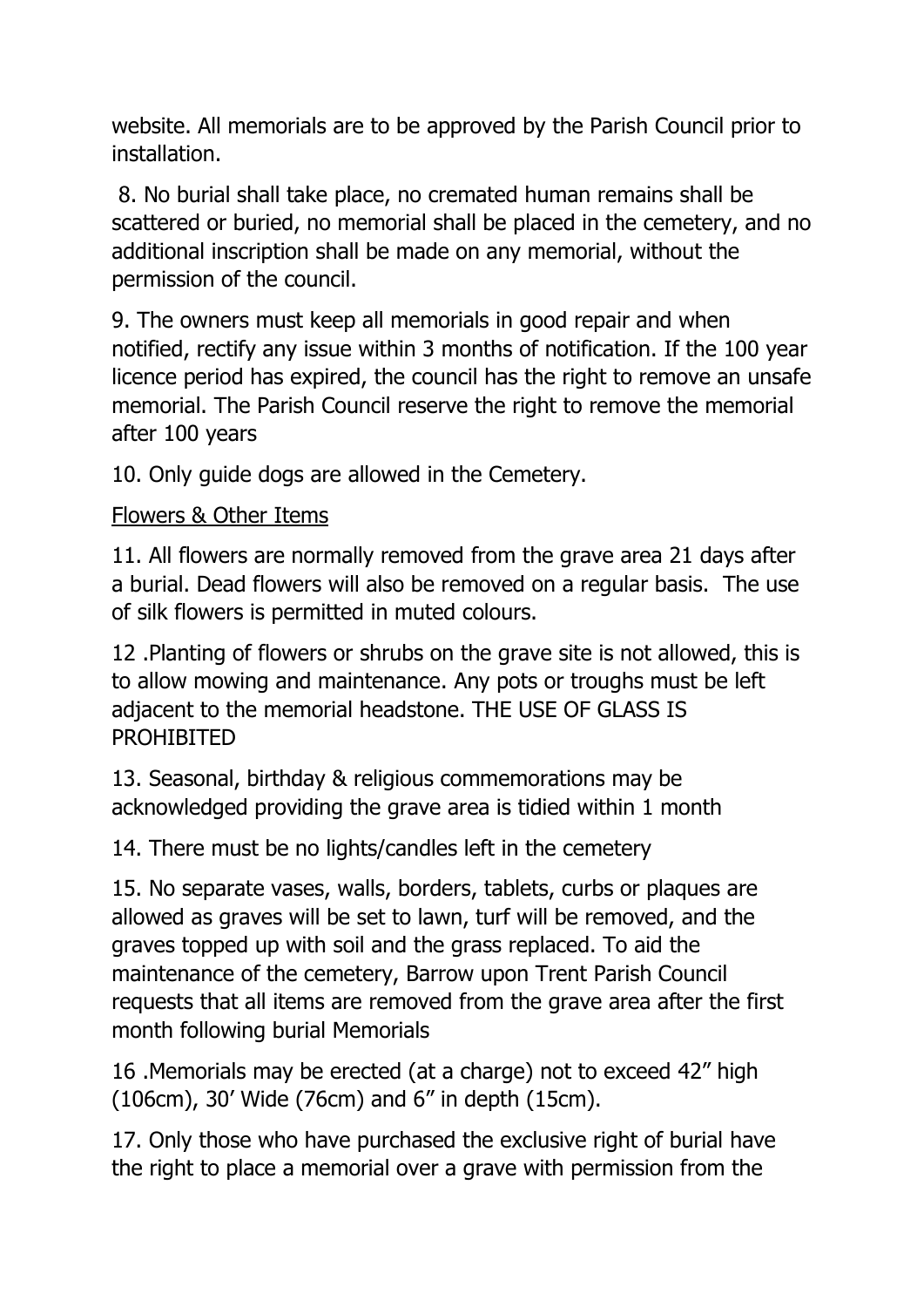Parish Council. Exclusive right of burials can be transferred, please contact the clerk / see the website for details.

18. Upon approving the memorial application, the Parish Council will issue the owner with a grant of right to erect and maintain a memorial.

19. Vases are permitted as an integrated part of the memorial but must not be made of glass.

20. Grave markers must be removed once a memorial is in place.

21. Memorials may be moved or removed by the council after the licence period of 100 years has expired if the memorial is deemed unsafe and not rectified by the owner of burial rights. The Parish Council reserve the right to remove the memorial after 100 years.

22. Memorials must be made of dark, natural quarried material such as granite or slate.

23. Memorials must not contain photographs or coloured images.

24. All images & etchings are at the discretion of the Parish Council and must be detailed on the form submitted No Colour Allowed.

25. Memorials must be of a traditional shape therefore the following are not permitted: figure statuary, open books, birdbaths, memorials in the shape of a heart, cameos, portraiture or photographs

26. All inscriptions are at the discretion of the Parish Council and must be detailed on the form submitted. It is a legal requirement that the deceased's legal name is on the memorial

27. The Parish Council are responsible for safety checks of the memorial and undertake monthly inspections.

28. It is the responsibility of the owner of burial rights to arrange and pay for any repairs to a memorial within a 3-month period upon notification. The council strongly suggest that adequate insurance is taken to cover any issues. If the 100 year memorial licence has expired and the memorial is found to be unsafe, the Parish Council reserves the right to remove the memorial.

## **Burial Process & Procedures**